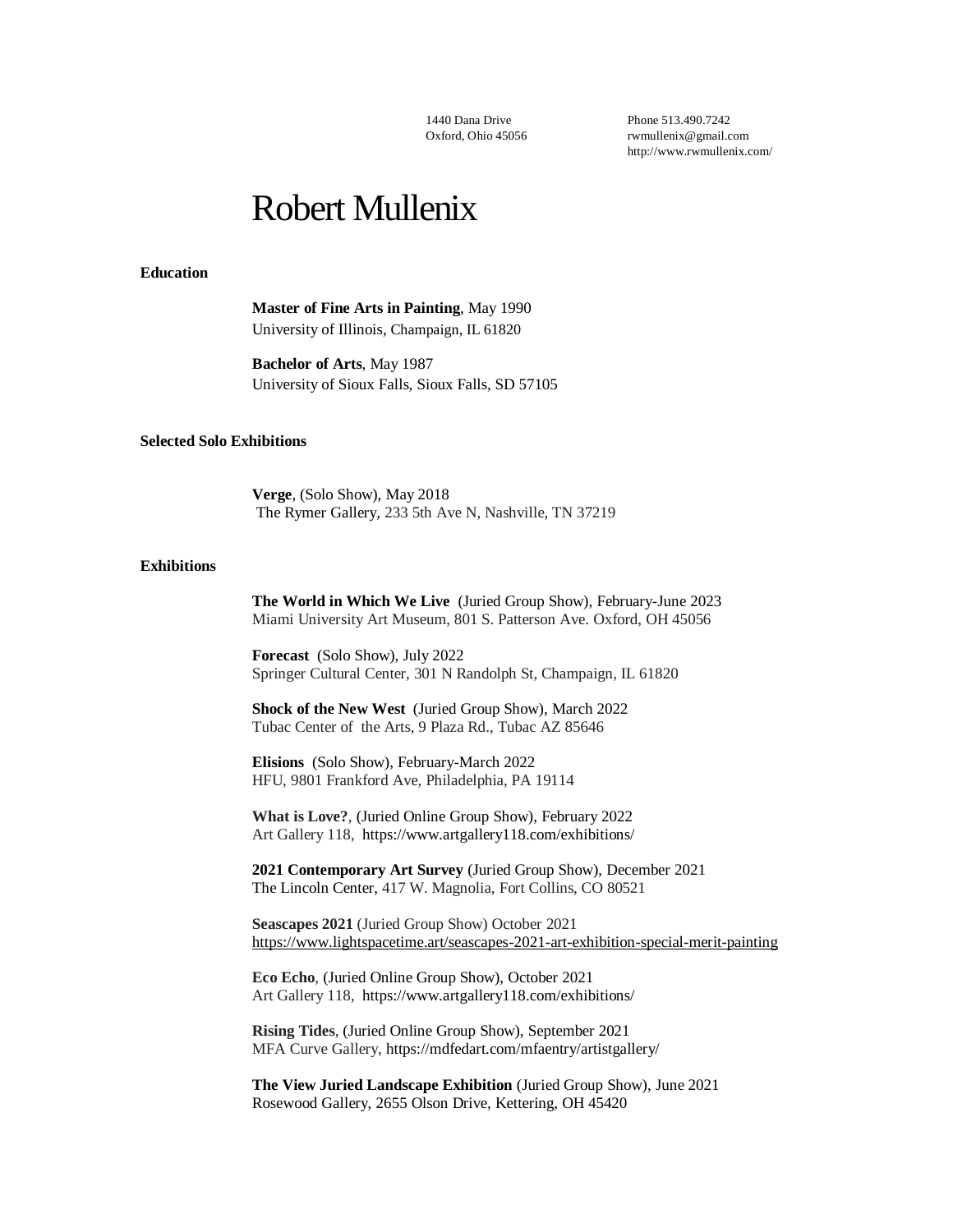**Observing Motherhood** (Juried Group Show), June 2021 ARC Gallery, 1463 West Chicago Avenue, Chicago, IL 60642

**Great** (Juried Group Show), May 2021 CTAC, 461 E Mitchell St, Petoskey, MI 49770

**Elisions** (Solo Show), March 2021 OCAC, 10 S. College Ave. Oxford, OH 45056

**Luminosity** (Juried Group Show), February 2021 CCCC, 307 Old Main Street, South Yarmouth, MA 02664

**Unmasked** (Juried Group Show), November-December 2020 ARC Gallery, 1463 West Chicago Avenue, Chicago, IL 60642

**Get The Message: Words and Images** (Juried Online Group Show), December 2020 Arts Benicia Gallery, https://artsbenicia.org/get-the-message/

**Relationships** (Juried Online Group Show), December 2020 Webster Arts Gallery, [http://webster-arts.org](http://webster-arts.org/)

**Boundless** (Juried Online Group Show), November 2020 Art Fluent Gallery,<https://www.art-fluent.com/boundless>

**Portraits 2020** (Juried Online Group Show), November 2020 Las Laguna Gallery, 577 S. Coast Highway A-1, Laguna Beach, CA 92651

**Your Place At The Table** (Juried Group Show), November 2020 311 Gallery, 331 W. Martin St., Raleigh, NC 27601

**Beck Gallery show**, (Juried Group Show), October 2020 (cancelled due to pandemic) Clack Art Center, 614 West Superior, Alma MI 48801

**American Landscapes**, (Juried Group Show), September 2020 MFA Circle Gallery, [18 State Circle, Annapolis MD 21401](http://r20.rs6.net/tn.jsp?f=001ZG53CVngJoMCM4qlElg1rjO_G24hSzB9K5eI_kU9olwA82Ugi-nXpbRWX-kdfbgccA6JADuLxU1e3EbAvJinHB8Hr5vGiPgQPPvK3iqN7nB1dVGVFieAOhWZHvALSwUtFtfJ_WfhOjRYuaPFKVaTiWAn18sPNJwrbxPAKBl5xHk7q0VKwCTJGDR7zIBwcY2nvks6FmGeGyzr1NymWJnZdEiiH2DxEVKy7uknhmzcyOudVGsL4F2pCv_tnp77oMUt&c=dpQlg_UGtvpadTGMYTZPG0d2koN7mkiFU4KMA3WfGTHD5GHSTPNd1A==&ch=C9IW31RTgL9LQkPNWeUWN9rjBLEeXCqZQFWxFw230wMFSWXn0WdY8g==)

**Art From the Heartland** (Juried Group Show), July 2020 Indianapolis Art Center, 820 E 67th St, Indianapolis, IN 46220

**The View Juried Landscape Exhibition** (Juried Group Show), May 2020 Rosewood Gallery, 2655 Olson Drive, Kettering, OH 45420

**Verge**, (Solo Show), February 2020 Art Gallery, UCC, 1140 Umpqua College Road, Roseburg, Oregon 97470

**Representing the West: A New Frontier**, (Juried Group Show), February 2020 Sangre de Cristo Arts Center, 210 N. Santa Fe Drive, Pueblo, CO 810036

**Visualizing the Word**, (Juried Group Show), December 2019 Cade Gallery, 101 College Parkway, Arnold, MD 21012

**Collective (IN)action**, (Juried Group Show), November 2019 Memorial Union Gallery, 1401 Administration Ave, Fargo, ND 58105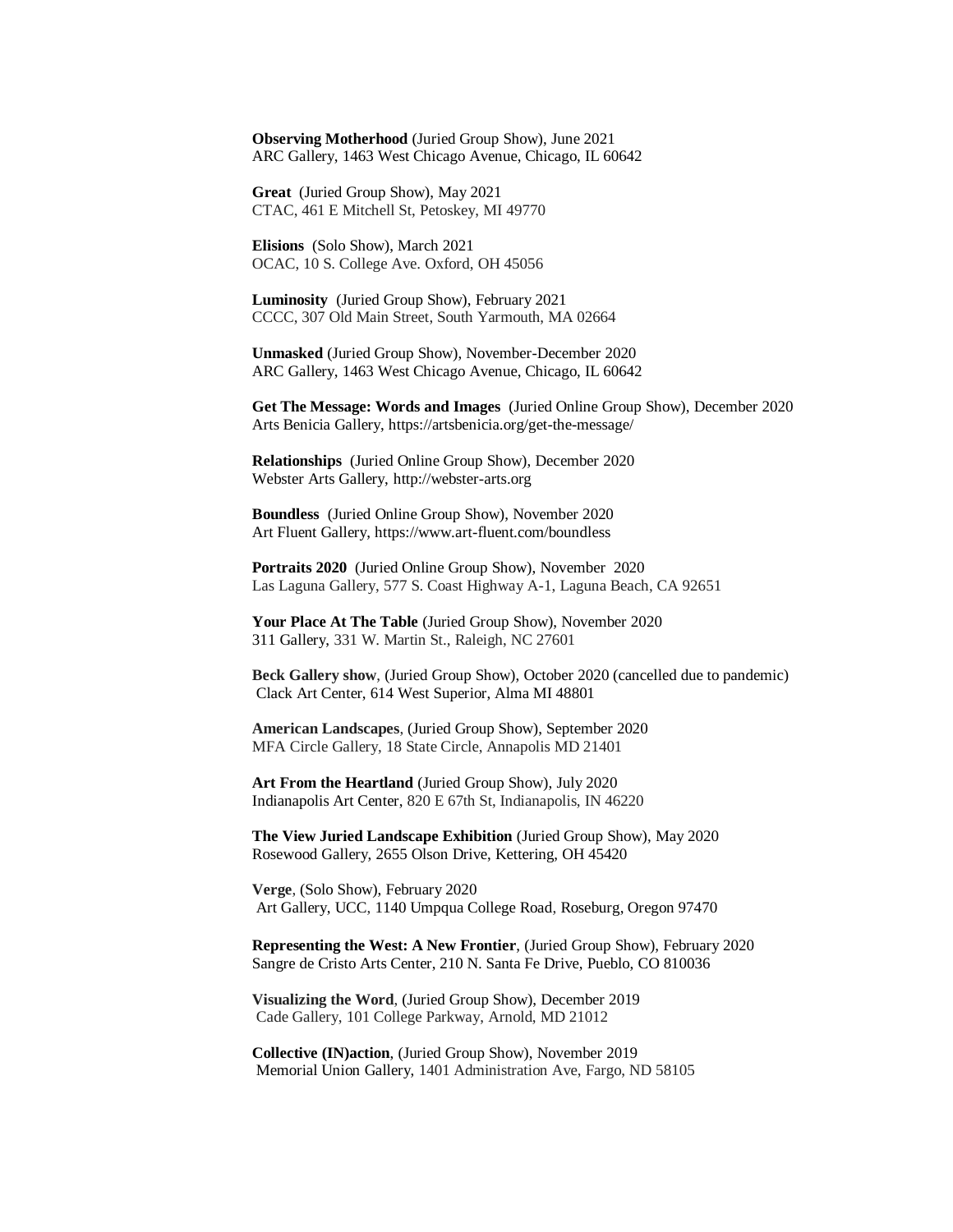**Heartland**, (Solo Show), November 2019 Fitton Center, 101 S Monument Ave, Hamilton, OH 45011

**Redlining**, (Solo Show), October 2019 Rosewood Gallery, 2655 Olson Drive, Kettering, OH 45420

**86th Annual Juried Exhibition** (Juried Group Show), July 2019 Hudson Valley Art Association, 90 Lyme Street, Old Lyme, CT 06371

**The View Juried Landscape Exhibition** (Juried Group Show), May 2019 Rosewood Gallery, 2655 Olson Drive, Kettering, OH 45420

**Flora and Fauna**, (Juried Group Show), May 2019 Paragon Gallery, 175 Bridge St. Phoenixville, PA 19460

**Landscapes and Seascapes**, (Juried Group Show), September 2018 311 Gallery, [311 West Martin Street, Raleigh NC 27601](https://maps.google.com/?q=311+West+Martin+Street,+Raleigh+NC+27601&entry=gmail&source=g)

**American Landscapes**, (Juried Group Show), September 2018 MFA Circle Gallery, [18 State Circle, Annapolis MD 21401](http://r20.rs6.net/tn.jsp?f=001ZG53CVngJoMCM4qlElg1rjO_G24hSzB9K5eI_kU9olwA82Ugi-nXpbRWX-kdfbgccA6JADuLxU1e3EbAvJinHB8Hr5vGiPgQPPvK3iqN7nB1dVGVFieAOhWZHvALSwUtFtfJ_WfhOjRYuaPFKVaTiWAn18sPNJwrbxPAKBl5xHk7q0VKwCTJGDR7zIBwcY2nvks6FmGeGyzr1NymWJnZdEiiH2DxEVKy7uknhmzcyOudVGsL4F2pCv_tnp77oMUt&c=dpQlg_UGtvpadTGMYTZPG0d2koN7mkiFU4KMA3WfGTHD5GHSTPNd1A==&ch=C9IW31RTgL9LQkPNWeUWN9rjBLEeXCqZQFWxFw230wMFSWXn0WdY8g==)

**Rise: Emerging Artists of 2018**, (Juried Group Show), June 2018 Winner Memorial Gallery, SQHAP, 3883 Stone Quarry Road, Cazenovia NY 13035

**State of the Union**, (Juried Group Show), February 2018 Memorial Union Gallery, 1401 Administration Ave, Fargo, ND 58105

**America: Sea to Shining Sea**, (Juried Group Show), January 2018 Open Space Gallery, 1331-0 Rockville Pike, Rockville MD 20852

**American Landscapes**, (Juried Group Show), August 2017 MFA Circle Gallery, 18 State Circle, Annapolis MD 21401

**Flora or Fauna** (Juried Group Show), June 2017 Maryland Federation of Art, 723 Second Street, Annapolis, MD 21403

**The Blue Show** (Juried Group Show), May 2017 Core New Art Space, 1055 S Parfet Ct , Lakewood CO 80226

**Representing the West** (Juried Group Show), January 2017 Sangre de Cristo Art Center, 210 N Santa Fe Ave, Pueblo, CO 81003

**Artist as Maker, Thinker, Feeler** (Juried Group Show), December 2016 Cade Art Gallery, 101 College Parkway, Arnold, MD 21012

**Horizon: Contemporary Landscape** (Juried Group Show), September 2016 Community Arts Center, 401 W. Main St. Danville, KY 40422

**Interrupted** (Juried Group Show), September 2016 Coburn Gallery, 331 College Avenue, Ashland, Ohio 44805

**Future of Western** (Juried Group Show), August 2016 10 I (Eye) Street SW, Washington DC, 20024

**KCAC Regional Invitational** (Juried Group Show), August 2016 Kansas City Artist Coalition, 201 Wyandotte St., Kansas City, MO 64105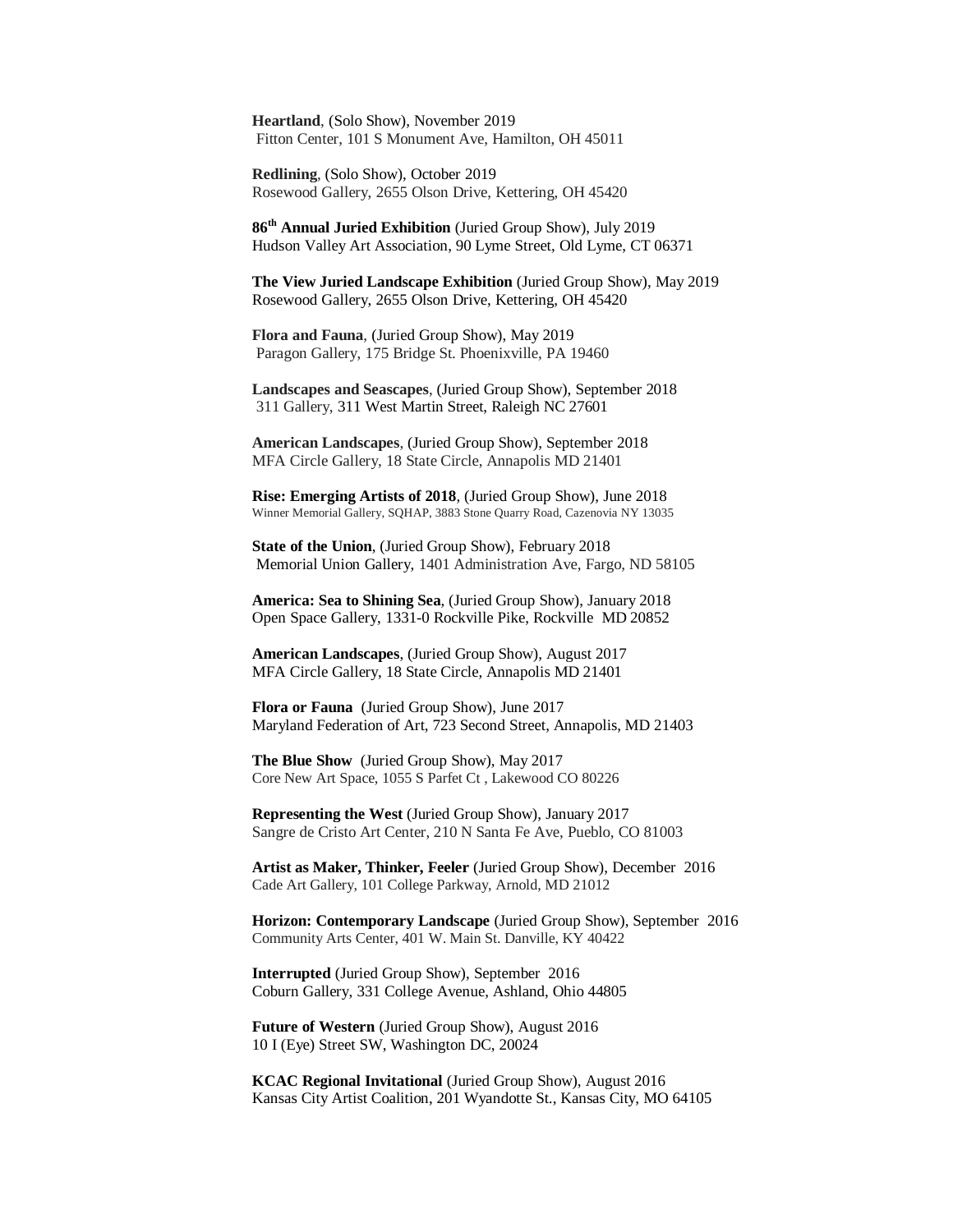**Modes of Photographic Vision** (Juried Group Show), February 2016 UC Blue Ash, 9555 Plainfield Road, Cincinnati, Ohio 45140

**Best of 2015—Chicago Artist Month** (Juried Group Show), October 2015 Morpho Gallery, 5216 N. Damen Ave., Chicago, IL, 60625

**Into the Now: Paintings by rwmullenix** (Solo Show) October 2015 Hockaday Museum of Art, 302 Second Avenue East, Kalispell, MT 59901

**Emerge** (Juried Group Show), September 2015 Scollay Square Gallery, Boston City Hall, Boston MA 02201

**Diverse Harmonic Expressions** (Juried Group Show), August 2015 Buckham Gallery, 134 ½ W. Second St., Flint, MI 48502

**Above and Below I-10: Cross Country** (Juried Group Show), February 2015 Howard Payne University, 1000 Fisk St., Brownwood, TX.76801

**Emerging Artists Exhibit** (Juried Group Show), January 2015 Morpho Gallery, 5216 N. Damen Ave., Chicago, IL, 60625

**Blown: Paintings by rwmullenix** (Solo Show), September 2014 Branigan Cultural Center, 501 N. Main, Las Cruces, NM 88004

**Into the Now: Paintings by rwmullenix** (Solo Show) July 2014 Triangle Gallery, Sinclair Community College, Dayton OH 45402

**Seeking the Sublime** (Juried Group Show), March 2014 Center for the Arts, 121 E. Main, Rock Hill, SC 29732

**Even Now: Paintings by rwmullenix** (Solo Show), November 2013 Xavier University Art Gallery, 3800 Victory Parkway Cincinnati, OH 45207

**The View** (Juried Group Show), June 2013 Rosewood Gallery, 2655 Olson Drive, Kettering, OH 45420

**A Time in Arcadia** (Juried Group Show), May 2013 Curious Matter,  $272.5<sup>th</sup>$  St., Jersey City, NJ 07302

**Emerging Artists Exhibit** (Juried Group Show), January 2013 Morpho Gallery, 5216 N. Damen Ave., Chicago, IL, 60625

**Blown: Paintings by rwmullenix** (Solo Show), May 2012 Kansas City Artists Coalition, 201 Wyandotte, Kansas City, MO 64105

**Treeline: Paintings by Robert Mullenix** (Solo Show), February 2012 Oxford Community Art Center, Oxford, OH 45056

**6 th Annual Winter Exhibit** (Juried Group Show), January 2012 Morpho Gallery, 5216 N. Damen Ave., Chicago, IL, 60625

**International America** (Juried Group Show), December 2011 TEJAS Gallery Space, 510 E. 3rd St., Dayton, OH 45402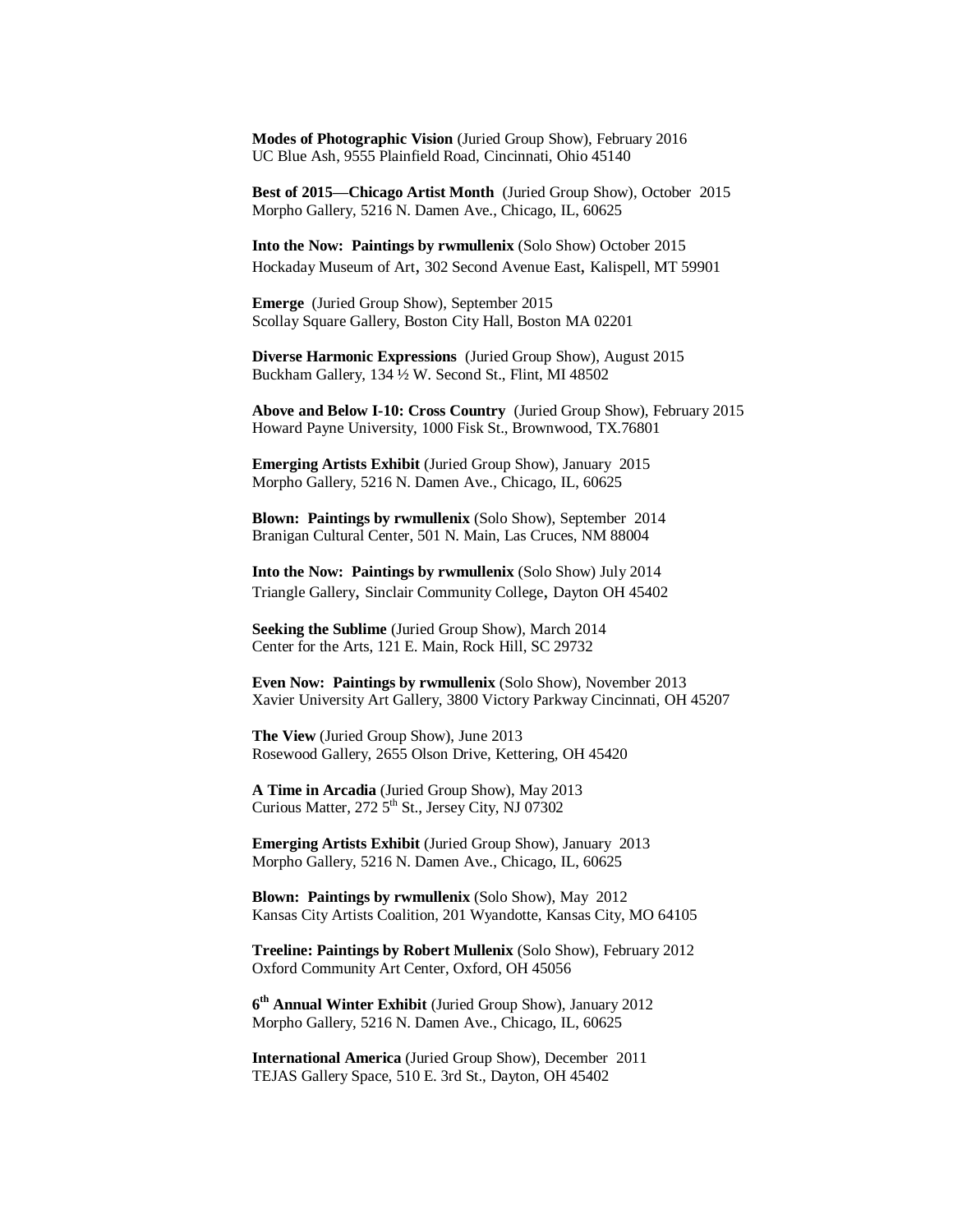**Interior: Paintings by rwmullenix** (Solo Show), September 2011 Bruce Gallery, Edinboro University, 215 Meadville St., Edinboro, PA 16444

**Treeline: Paintings by Robert Mullenix** (Solo Show), August-October 2011 A. Alfred Taubman Center, University of Michigan, Ann Arbor, MI 48109

**It's Your World** (Juried Group Show), July 2011 CCT Gallery, Northwestern University, Chicago, IL 60642

**Treeline: Paintings by Robert Mullenix** (Solo Show), June-July 2011 Fitton Center for Creative Arts, 101 South Monument Ave., Hamilton, OH 45011-2833

**Color, Geometry, & Abstraction** (Juried Group Show) June 2011 Pagus Gallery, 619 W. Washington St. Norristown, PA, 19401

**Blown: Paintings by rwmullenix** (Solo Show), April 2011 Glasgow Goodkind Gallery, 100 5th Ave S, Glasgow, MT, 59230

**Retina** (Juried Group Show), January 2011 Buckham Gallery, 134 ½ W. Second St., Flint, MI 48502

**Translations** (Juried Group Show), October 2010 Main Gallery, The Victoria College, Victoria, TX 77901

**Wild Culture: Ecological Perspectives** (Juried Group Show), October 2010 Roy C. Moore Art Gallery, Gainesville State College, Oakwood, GA 30566

**Interior: Paintings by Robert Mullenix** (Solo Show), September 2010 Giles Gallery, Eastern Kentucky University, Richmond KY 40475-3102

**Grounds for Reversal: Paintings by Robert Mullenix** (Solo Show), August 2010 Ankeny Art Center, Ankeny IA 50023-2510

**The Evidence Against Us** (Juried Group Show), April 2010 Las Manos Gallery, 5220 N. Clark St., Chicago, IL 60640

**Treeline: Paintings by Robert Mullenix** (Solo Show), February 2010 Diane Kidd Gallery, Tiffin University, Tiffin, OH 44883

**Emerging Artist Winter Exhibition** (Group Show), January 2010 Morpho Gallery, 5216 N. Damen Ave., Chicago, IL, 60625

**Creative Inquiries** (Juried Group Show), January 2010 Giles Gallery, Eastern Kentucky University, Richmond, KY 40475-3102

**Interior: Paintings by Robert Mullenix** (Solo Show), January 2010 Main gallery, Chadron State College, Chadron, NE 69337

**Variety Show** (Juried Group Show), October-December 2009 Space 237, 237 N. Michigan, Toledo, OH 43604

**8th Annual Summer All Media International Online Juried Exhibition,** August 2009 Upstream People Gallery, 5607 Howard Street, Omaha, NE 68106 *www.UpstreamPeopleGallery.com*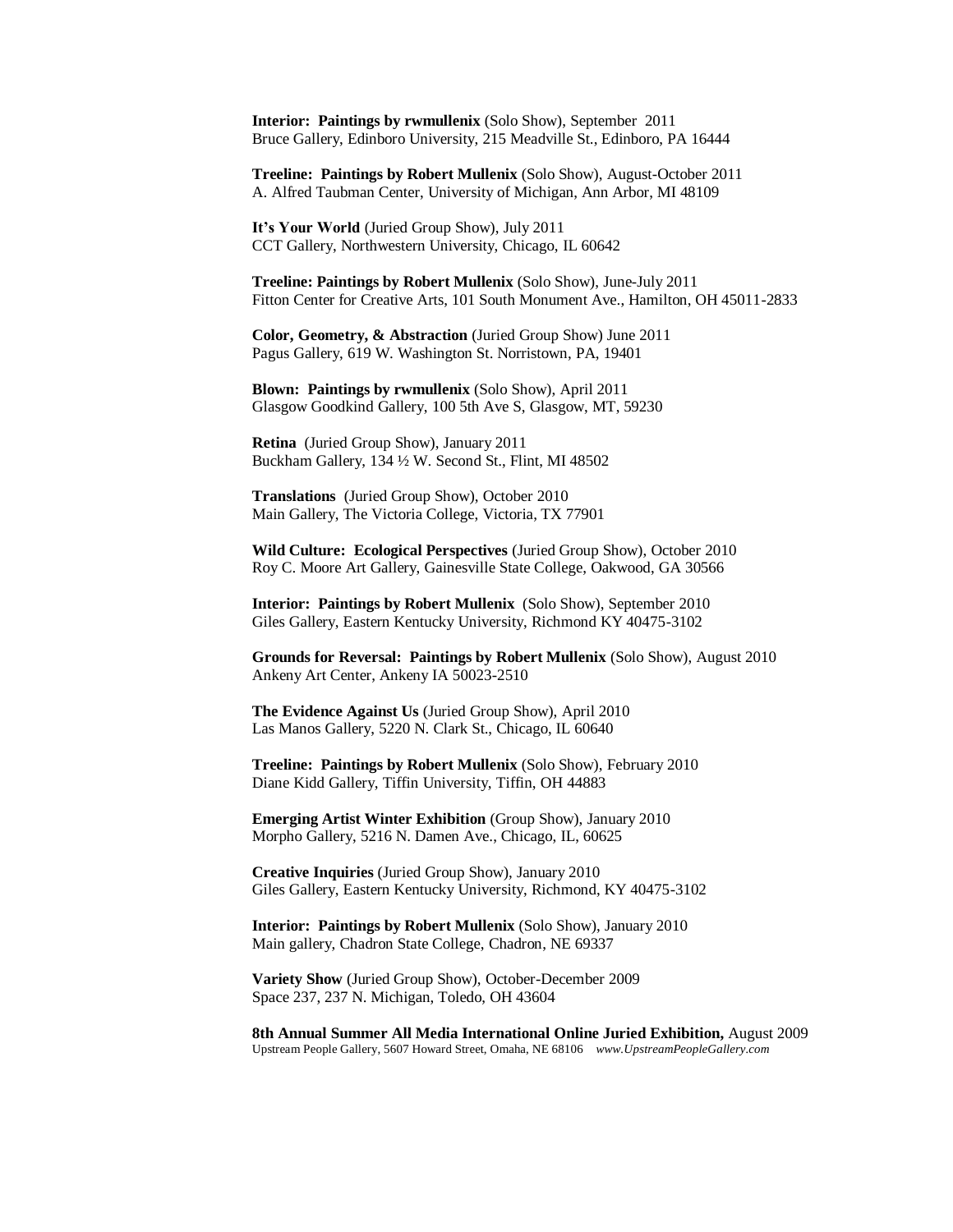**Ohio State Fair Fine Arts Exhibition** (Juried Group Show), August 2009 Cox Fine Arts Bldg.,  $717$  E.  $17<sup>th</sup>$  Ave. Columbus, OH 43211-2698

**Docent Sale: Evening and Day in the Garden** (Juried Group Show), May 2009 Taft Museum of Art**,** 316 Pike Street, Cincinnati, OH 45202

**Dominic Lippillo and Robert Mullenix,** March 2009 ROYGBIV Gallery, 997 N. High St. Columbus, OH 43201-2402

**One Inspired Evening Art Auction** (Juried Group Show), March 2009 River East Art Center**,** 435 East Illinois Street, Chicago, IL 60611

**Creating Synthesis: Exploring Art and Technology**, (Juried group show), Jan. 2009 CALADAN GALLERY P.O. Box 391939, Cambridge, MA www.caladangallery.com

**The Painters,** (Juried group show), January 2009 The Carnegie, 1028 Scott Blvd., Covington, KY 41011

**The Artist Project,** (Juried group show), December 2008 Merchandise Mart, Chicago, IL 60654

**M. Willis Gallery** Spring 2007 3235 Madison Road, Cincinnati, OH 45209

**Art Faculty Show** (Group Show), Spring 2006 Heartland Community College, 1500 West Raab Road, Normal, IL 61761

**Art Faculty Show** (Group Show), Spring 2005 Heartland Community College, 1500 West Raab Road, Normal, IL 61761

**Life Drawing** (Group Show), Spring 2003 McLean County Arts Center, 601 North East Street, Bloomington, IL 61701

**Grounds for Reversal**: Recent works of Robert Mullenix (Solo show), April 2002 Dalrymple Gallery, Augustana College, 2001 S. Summit Ave., Sioux Falls, SD 57197

**Between Thought and Expression** (Solo Show), April 2000 Doris Ulmann Gallery, Berea College, Berea, KY 40404

**Schism and Cohesion: The Bridge as Metaphor** (Solo Show), November 1996 Artemisia Gallery, 2246 West Grand Avenue, Chicago, IL 60612

**Figure/Ground** (Group Show), October 1995 Dorothea Thiel Gallery, 15800 S. State St., South Holland, IL 60473-1200

**Figure/Ground** (with Joe McCauley), Summer 1995 Giertz Gallery, Parkland College, 2400 W. Bradley Ave. Champaign IL 61821

**Artists Invite Artists** (Group Show), 1995 ARC Gallery, 2156 North Damen Avenue, Chicago, IL 60647

**Schism**: Images by Robert Mullenix (Solo Show), 1992 The Blind Pig Company, Champaign, Illinois

**Paintings from Illinois** (with Joseph McCauley), 1992 AMC Gallery, Aquinas College, Grand Rapids, Michigan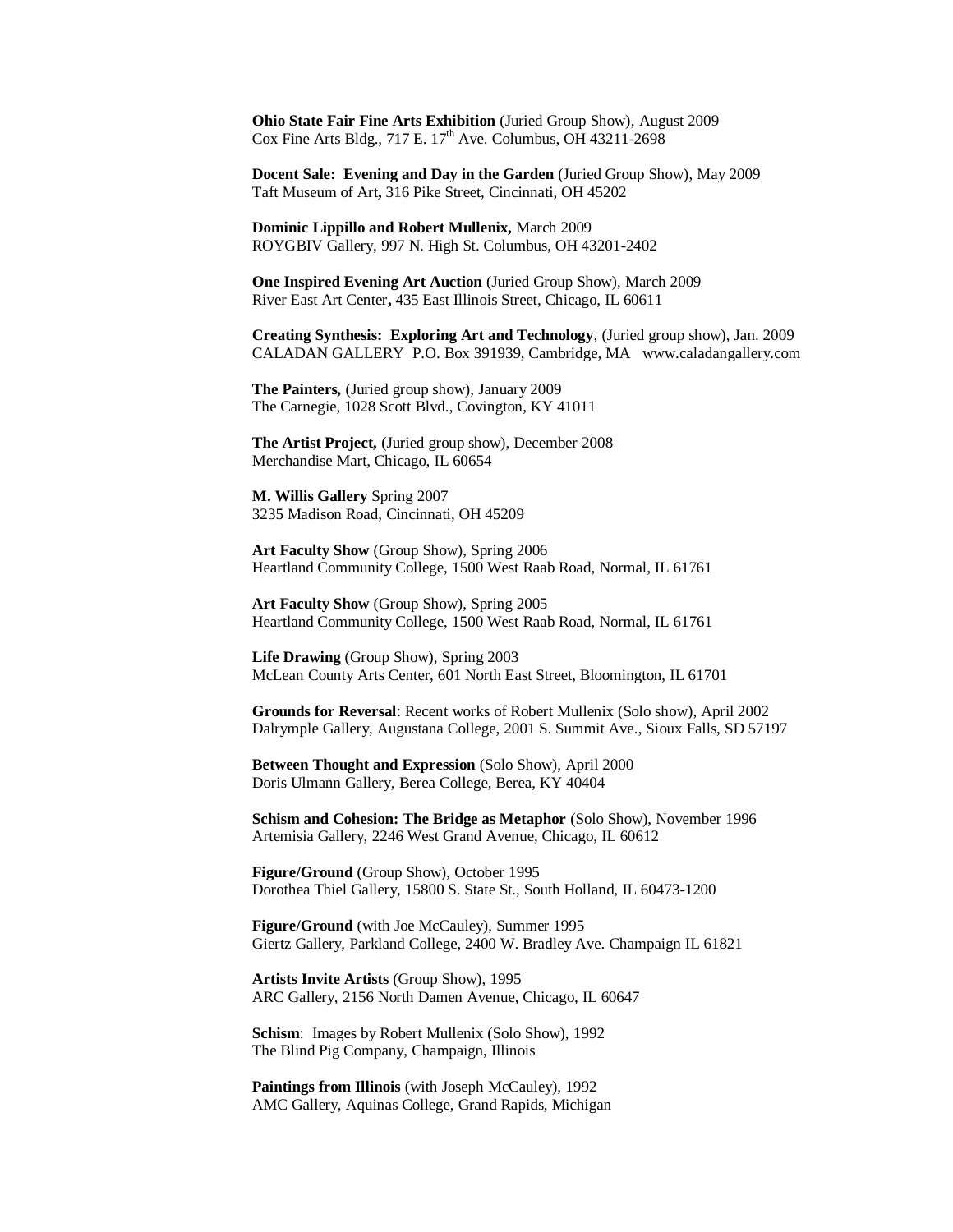|                     | Artists React to War (Group Show), 1991<br>Illinois Disciples Foundation, Champaign, Illinois                                                                                                                        |
|---------------------|----------------------------------------------------------------------------------------------------------------------------------------------------------------------------------------------------------------------|
|                     | Graduate Thesis Show (with Joseph McCauley), May 1990<br>Gallery Nine, Urbana, Illinois                                                                                                                              |
|                     | Big Ten Painting at the Graduate Level (Group Show), 1990<br>Milwaukee Institute of Arts and Design, Milwaukee, Wisconsin                                                                                            |
|                     | MFA Exhibition (Group Show), 1990<br>Krannert Art Museum, Champaign, Illinois                                                                                                                                        |
|                     | Graduate Arts Exhibition (Group Show), 1989<br>Krannert Art Museum, Champaign, Illinois                                                                                                                              |
|                     | Graduate Arts Exhibition (Group Show), 1988<br>Krannert Art Museum, Champaign, Illinois                                                                                                                              |
| <b>Press</b>        | Nashville Scene Magazine, May 3, 2018 - May 9, 2018 (Vol. 37, No. 13)<br>https://www.nashvillescene.com/arts-culture/visual-art/article/21003035/crawl-space-may-2018                                                |
| <b>Publications</b> |                                                                                                                                                                                                                      |
|                     | <b>Murze Magazine, Issue Nine, https://www.murze.org/ (Juried Publication) January 2020</b><br>6 Beau Sejour, GY4 6DG, United Kingdom                                                                                |
|                     | <b>Methods that Matter: Integrating Mixed Methods for More Effective Social Science</b><br>Research M. Cameron, ed., 2016. Frontispiece image.<br>University of Chicago Press, 1427 E. 60th Street Chicago, IL 60637 |
|                     | <b>Studio Visit Magazine, Spring 2011 Edition, vol 13 &amp; 14 (Juried Publication)</b><br>The Open Studios Press, 450 Harrison Ave #47, Boston, MA 02118                                                            |
| Awards              |                                                                                                                                                                                                                      |
|                     | Certificate of Merit, Luxembourg Art Prize, December 2021<br>https://www.luxembourgartprize.com/en/                                                                                                                  |
|                     | Juror's Choice Award, Rising Tides, September 2021<br>MFA Curve Gallery, https://mdfedart.com/mfaentry/artistgallery/                                                                                                |
|                     | Special Merit Award, Seascapes 2021, October 2021<br>https://www.lightspacetime.art/seascapes-2021-art-exhibition-special-merit-painting                                                                             |
|                     | First Place Award Representing the West: A New Frontier, February 2020<br>Sangre de Cristo Arts Center, 210 N. Santa Fe Drive, Pueblo, CO 810036                                                                     |
|                     | Certificate of Merit, Luxembourg Art Prize, December 2019<br>https://www.luxembourgartprize.com/en/                                                                                                                  |
|                     | Frank C. Wright Memorial Award, 86 <sup>th</sup> Annual Exhibition, July 2019<br>Hudson Valley Art Association, 90 Lyme Street, Old Lyme, CT 06371                                                                   |